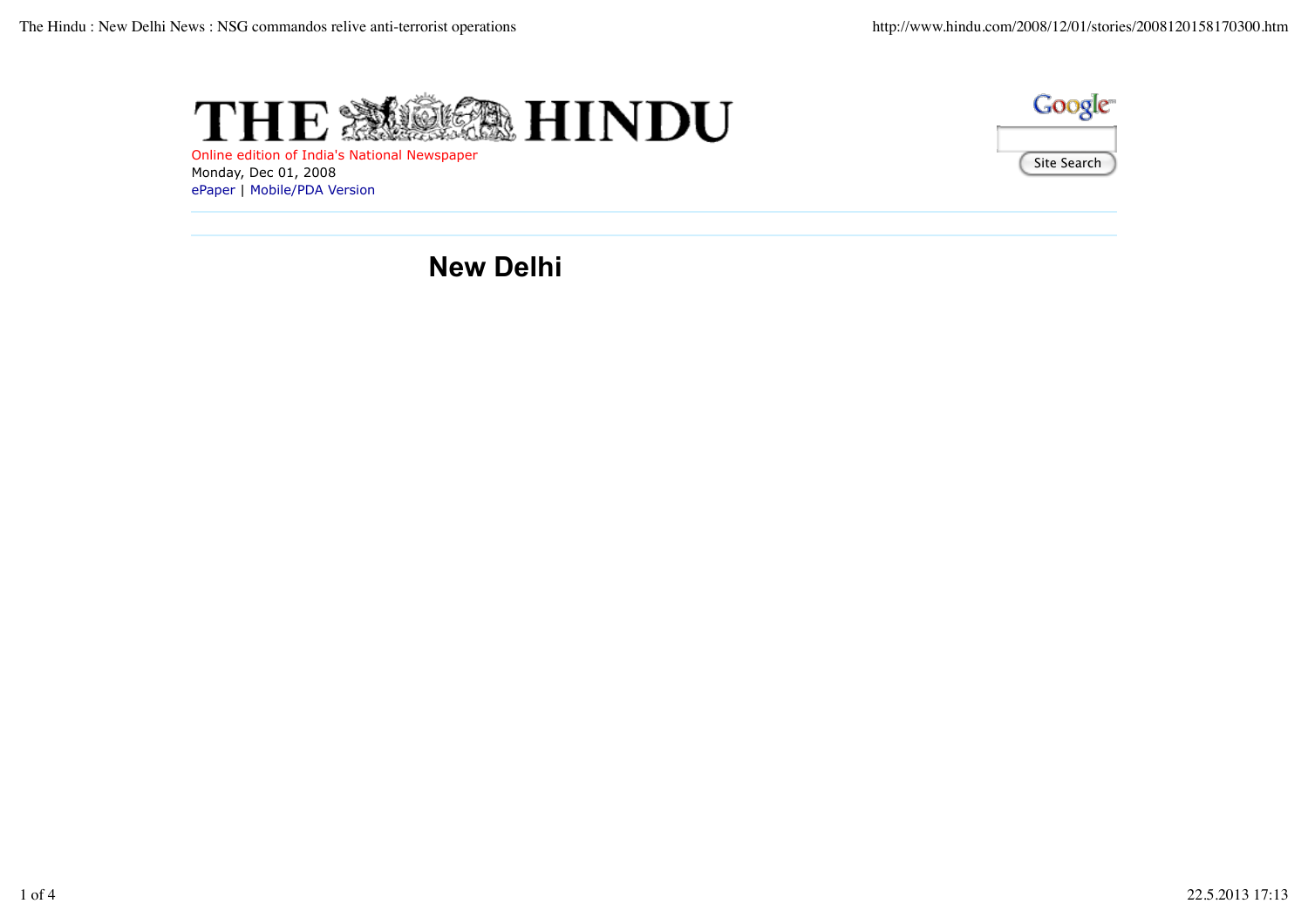| AdChoices $\triangleright$        | News: ePaper   Front Page   National   Tamil Nadu   Andhra Pradesh  <br>Karnataka   Kerala   New Delhi   Other States   International   Opinion |                                                    |
|-----------------------------------|-------------------------------------------------------------------------------------------------------------------------------------------------|----------------------------------------------------|
| 5* Airport<br><b>Hotel Mumbai</b> | Business   Sport   Miscellaneous   Engagements  <br>Advts: Retail Plus   Classifieds   Jobs   Obituary                                          | <b>News Update</b>                                 |
| www.TheLaL                        | $=$ $\bigoplus$<br>New Delhi                                                                                                                    | Stories in this Section<br>• Passing on the messag |
| <b>Book Five Star</b>             | NSG commandos relive anti-terrorist operations                                                                                                  | • Mangolpuri records hig<br>turnout at 65 per cent |
| <b>Airport Hotel</b><br>Mumbai    | Parul Sharma                                                                                                                                    | • Poll fever over<br>• West Bengal CM visits       |
| Lowest Internet                   | Despite the gruelling action they show no sign of fatique                                                                                       | Dasmunsi<br>• Slain journalist cremat              |
| Rate<br>Guaranteed!               | 'The first priority was to take the guests out and then neutralise the militants'                                                               | • Ranchi reporter bags P<br>Dutt fellowship        |
|                                   | 'The team went inside the Oberoi Hotel from a route not covered by the                                                                          | • India Organic Trade Fai<br>concludes             |

NEW DELHI: As he laughs heartily, exchanges jokes with his colleagues and chats about his family, it is difficult to imagine that this National Security Guard commando was involved in the anti-terrorist operations in Mumbai till about a day ago.

However, a bruise on his left ear indicated that this officer was in the thick of things. "A bullet fired by a terrorist brushed past my ear," he says nonchalantly, playing down the consequences if the bullet had been two inches to the right.

Despite a gruelling counter-offensive operation against the terrorists holed up at three different places in Mumbai, the commandos of the elite force who returned from that city to the Capital in two batches on Saturday night and Sunday afternoon showed little signs of fatigue.

Talking to reporters on Sunday, Colonel Sunil Sheoran, a highly decorated officer and the group commander of the 51 SAG (Special Action Group), said their first priority was to take the guests out and then neutralise the militants.

## 'Test of training'

*media'*

"I told my jawans that this was a test of all the training that they had undergone so far. There were many rooms at the Taj Mahal hotel. There was no point in sending a large group to a room, as we would have ended up with collateral damage. So we made small groups to sanitise the rooms."

- Passing on the message
- Ihest
- Slain journalist cremated
- rabha
- India Organic Trade Fair concludes
- Cultural function organised
- Annual computer symposium held
- Renowned Urdu poet passes away
- Call for mutual bonding among South Asian countries
- Blueline mauls man
- Fatally knocked down
- NSG commandos relive anti-terrorist operations
- E-mail threat to blow up airport
- 'Post traumatic stress disorder will be up after terror attack'
- Kids display their painting prowess
- $\bullet$  Up against terror
- Metro ridership reaches new high
- Changing times
- **•** In the capital Today

## Archives Yesterday's Issue **Datewise**

## Features:

Magazine Literary Review Metro Plus